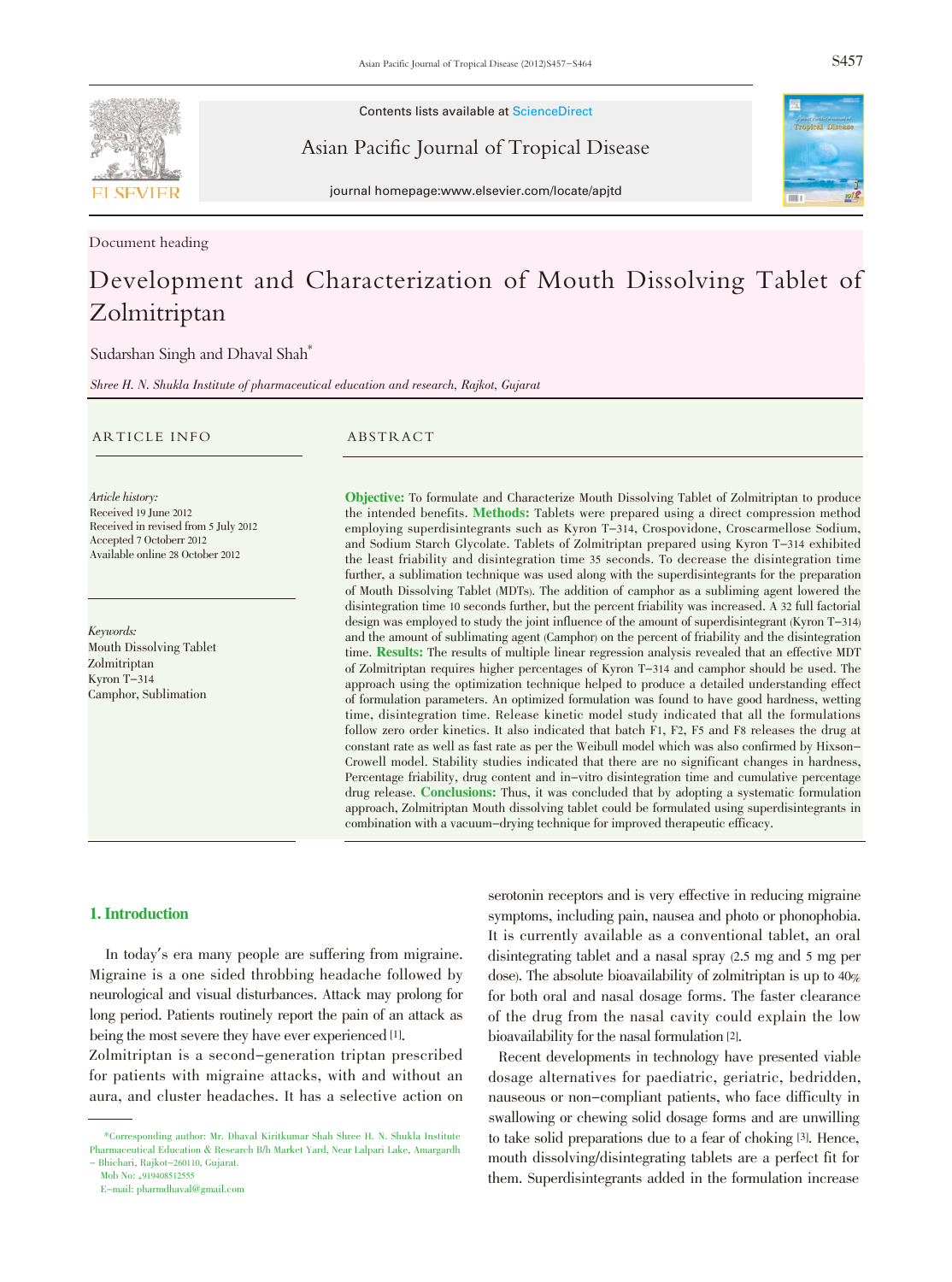the drug release, thus increasing the bioavailability of drug [4]. Mouth disintegrating tablets when placed in the mouth, disintegrate instantaneously, releasing the drug, which dissolves or disperses in the saliva and can be swallowed as a liquid, without the aid of water [5]. Also, this dosage form offers an advantage of convenience of administration while travelling where there may not be an access to water [6]. Moreover, this dosage form combines the advantages of both liquid and tablet formulation. Some drugs are absorbed from the mouth, pharynx and oesophagus as the saliva passes down into the stomach. In such cases, bioavailability of drug is significantly greater than that observed from conventional tablet dosage form. This system of drug delivery allows children, elderly, and the general population to take their medications discretely wherever and whenever needed, much eliminating the factor of patient non-compliance. The benefits, in terms of patient compliance, rapid onset of action, increased bioavailability, and good stability make these tablets popular as a dosage form of choice in the current market [7, 8].

## 2. Materials and Methods

# 2.1 Materials

Zolmitriptan, Sodium Starch Glycolate, Croscarmellose Sodium, and Crosspovidone were obtained as gift samples from Alembic Ltd. (Vadodara, India). Kyron T - 314 was obtained as a gift sample from Corel Pharma Chem. (Ahmedabad, India). Pearlitol SD 200 was obtained as a gift sample from Piramal Healthcare Ltd. (Ahmedabad, India). Sucralose was obtained from Oxford Laboratory. Pineapple flavour was obtained as a gift sample from Pentagoan Trading Co. (Ahmedabad, India). All other chemicals in the investigation were of analytical reagent grade.

# 2.2 Methods

## 2.2.1 Drug

Excipients Compatibility Study: Drug: Excipients compatibility study was carried out for any interference of drug and excipients used for the formulation of mouth dissolving tablet of Zolmitriptan. The interference study was carried out using FTIR and DSC analysis. The infrared absorption spectra of pure drug, pure polymer and physical mixture of polymer and drug were performed for polymer drug interaction studies between 4000 cm-1to 400 cm-1. The DSC analyses of pure drug and physical mixture of polymer and drug were carried polymer drug interaction studies out between 50-250°C. [9]

# 2.2.2 Formulation and optimization of excipient

The direct compression technique was used for tablet preparation. All the raw materials were passed through a #60 sieve prior to mixing. Zolmitriptan and the superdisintegrants (Sodium Starch Glycolate/Croscarmellose Sodium/ Crosspovidone/Kyron T-314) (4%), sucralose (3%), pineapple flavour (3%) and Pearlitol SD 200 (as much as required) were blended. The powder blend was lubricated with 2.5% talc and 5% Aerosil. The powder blend was compressed using a 6-mm tooling punch on a single rotary tablet machine, (Hardik Eng. work, Ahmedabad, India). The formulation of preliminary batches using the various superdisintegrants employed in the study is shown in Table 1. In vacuum-drying the preliminary batches, the subliming agent (camphor) was mixed with the excipients of the powder blend and lubricated with antiadherents and glident, and the tablets were compressed in the manner mentioned above. The tablets were subjected to vacuum drying using a vacuum oven (Lab fine, Ahmedabad, India) for 1 to 8 h at temperatures ranging from  $40 - 60^{\circ}$  and at pressures ranging from 100 -300 mm Hg. The formulation of preliminary batches using Kyron T-314 along with camphor is shown in Table 2.

# 2.2.3 Statistical Design Batches

The preparation of tablets for factorial design batches was performed in the manner described above. Zolmitriptan, Kyron T-314, Camphor, Sucralose, pineapple flavour and Pearlitol SD 200 were blended. The powder blend was lubricated with 2.5% talc, 5% Aerosil. The powder blend was compressed using a 6-mm tooling punch on a single rotary tablet machine. The tablets were dried in a vacuum oven for 1 to 8 h at a temperature of  $60^{\circ}$  and at a pressure of 100-300 mm Hg. The formulation of statistical design batches F1 through F9 is shown in Table 3.

## 2.2.4 Evaluation of Tablet Properties

The crushing strength of the tablets was measured using a Monsanto hardness tester (Sheetal Scientific Industries, Mumbai, India). The limit for crushing strength of the tablets was kept in the range of 3-4 kg/cm2. The friability of the tablets was measured using a Roche Friabilator (Electro-lab, Ahmedabad, India). Twenty pre-weighed tablets were rotated for 4 min at rpm. The tablets were then weighed again, and the percentage of weight loss was calculated. [10]

Wetting time was measured using five circular tissue papers of 10 cm diameter are placed in a Petri dish with a 10 cm diameter. Ten millimetres of water-containing Eosin, a watersoluble dye, is added to petri dish. A tablet is carefully placed on the surface of the tissue paper. The time required for water to reach upper surface of the tablet is noted as a wetting time [11].

In-vitro disintegration time was measured using USP disintegration test apparatus. Randomly six tablets were selected from each batch for disintegration test. Disintegration test was performed in 900ml distilled water at  $37\pm0.5$  °C temperature and at the rate of  $30±2$  cycles/min. the results for the evaluation of tablets are shown in table 4 [12].

# 2.2.5 In-vitro Drug Release

The dissolution profiles of Zolmitriptan in MDTs were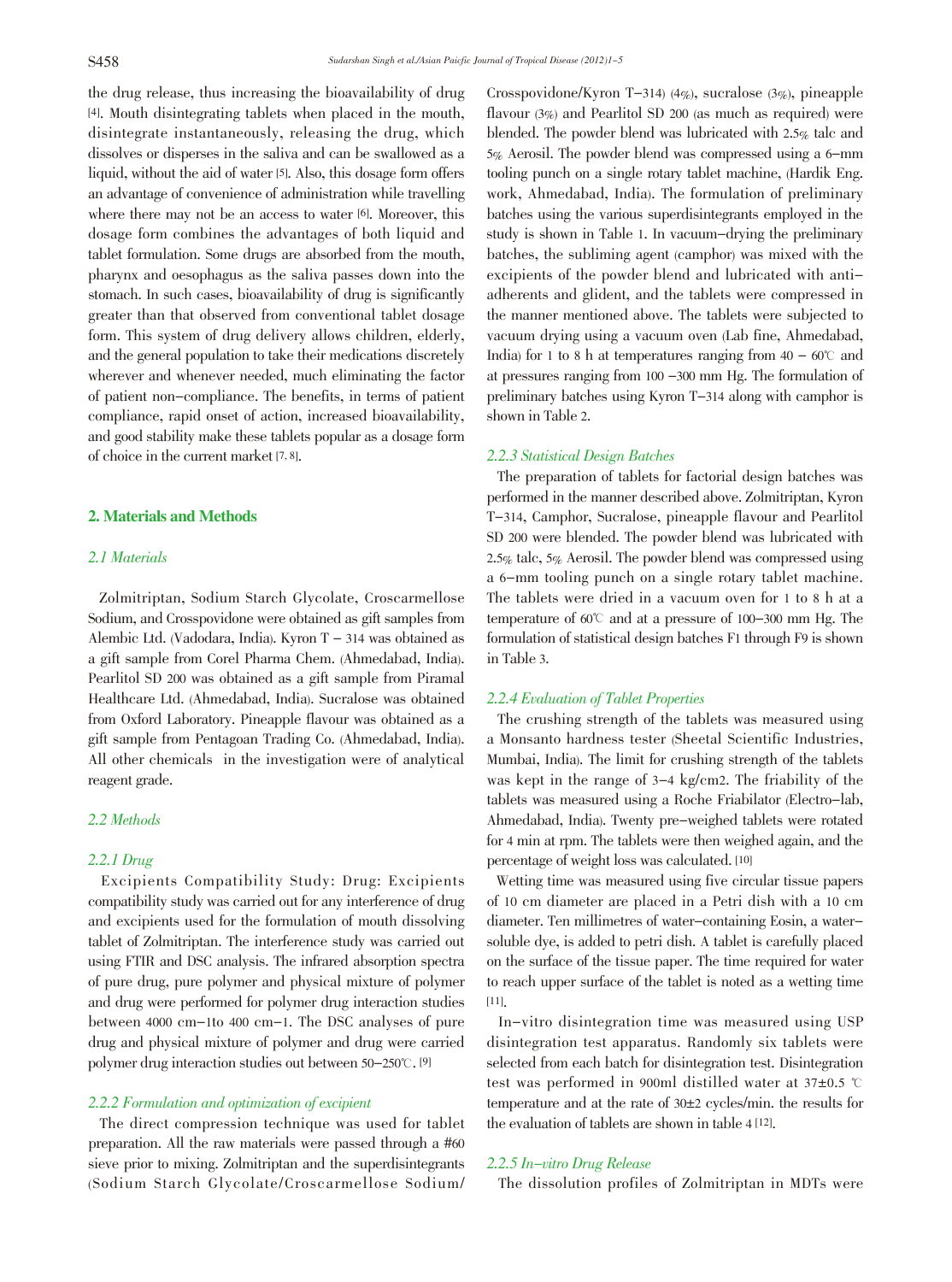determined in a dissolution tester following the USP paddle method. All tests were conducted in 250 ml phosphate buffer pH 6.8. The dissolution medium was maintained at a temperature of  $37\pm0.5^\circ$  with a paddle rotation speed at 50 rpm. At definite time intervals, a 5 ml sample was withdrawn and replaced by phosphate buffer pH 6.8; these samples were assayed for Zolmitriptan content by Shimadzu UV spectrophotometer (1800, Japan) at 281.60 nm. The results of invitro drug release are shown in table 5 [12].

## 2.2.6 Statistical Design

A randomized, 32 full factorial design with two factors at three levels was adopted to systematically study the formulation of MDTs of Zolmitriptan. A total of nine experimental trials were performed at all possible combinations [13]. The independent variables, the amount of camphor (X1) and the amount of Kyron T-314 (X2), were selected on the basis of trials taken during optimization of excipient. The percent of friability and disintegration time were selected as dependent variables.

# 2.2.7 Release kinetic model study

The drug release data were evaluated by model dependent (curve fitting method), in the present study in-vitro drug release data were fitted to various kinetic models like zeroorder, First order, Hixson-Crowell, and Weibull equation and coefficient of correlation (r) values were calculated for linear curves by regression analysis of the above plot. These models used to explain drug release mechanism along with gradual erosion of the tablet. Results of release kinetic model study are shown in table  $6$  [14, 15].

#### 2.2.8 Stability Studies

## Table 1

Effects of Various Superdisintegrants on the Formulation of Mouth Dissolving Tables of Zolmitriptan

| Formulation Code           | A1                       | A2                           | A <sub>3</sub>               | A <sub>4</sub>   |
|----------------------------|--------------------------|------------------------------|------------------------------|------------------|
| Sodium starch Glycolate    | $4\%$                    |                              |                              | —                |
| Kyron T-314                | $\overline{\phantom{m}}$ | $4\%$                        | $\hspace{0.05cm}$            | -                |
| Croscarmellose sodium      |                          | $\qquad \qquad \blacksquare$ | $4\%$                        |                  |
| Crospovidone               |                          |                              | $\qquad \qquad \blacksquare$ | $4\%$            |
| Friability $(\% )$         | $0.261 \pm 0.30$         | $0.203 \pm 0.19$             | $0.364 \pm 0.08$             | $0.411 \pm 0.31$ |
| Disintegration Time (sec.) | $41 \pm 0.12$            | $35 \pm 0.02$                | $52 \pm 0.10$                | $22 \pm 0.06$    |
| Wetting Time (Sec.)        | 38±0.21                  | $40\pm0.07$                  | $59 \pm 0.35$                | $31 \pm 0.15$    |
|                            |                          |                              |                              |                  |

A1-A4 contains 5 mg of Zolmitriptan, 3 mg Sucralose, 5 mg Arerosil, 2.5 mg Talc, 3 mg pineapple flavour. The final weight of the tablets was adjusted to 100mg using Pearlitol SD 200 as a diluent. The crushing strength was adjusted to 3.5 kg/cm<sup>2</sup>.

Note: Values are mean value of 3 observations  $(n=3)$  and values in parenthesis are standard deviation  $(\pm S)$ .

#### Table 2

Effects of Sublimation Technique on Mouth Dissolving Tablets of Zolmitriptan

| Formulation Code           | A5               | A6               | A7               | A8               | A9              |
|----------------------------|------------------|------------------|------------------|------------------|-----------------|
| Camphor                    | $0\%$            | 5%               | 8%               | $10\%$           | 12%             |
| Kyron $T-314$              | $4\%$            | $4\%$            | $4\%$            | $4\%$            | $4\%$           |
| Friability $(\% )$         | $0.203 \pm 0.19$ | $0.314 \pm 0.09$ | $0.512 \pm 0.15$ | $0.657 \pm 0.60$ | $1.36 \pm 0.29$ |
| Disintegration Time (sec.) | $35\pm0.02$      | $27 \pm 0.03$    | $22 \pm 0.14$    | $20 \pm 0.01$    | $12\pm0.31$     |
| Wetting Time (Sec.)        | $40\pm0.07$      | $33\pm0.31$      | $27 \pm 0.04$    | $21 \pm 0.02$    | 18±1.63         |

A5-A9 contains 5 mg of Zolmitriptan, 3 mg Sucralose, 5 mg Aerosil, 2.5 mg Talc, 3 mg pineapple flavour. The final weight of the tablets was adjusted to 100mg using Pearlitol SD 200 as a diluent. The crushing strength was adjusted to 3.5 kg/cm<sup>2</sup>.

Note: Values are mean value of 3 observations  $(n=3)$  and values in parenthesis are standard deviation  $(\pm 5D)$ .

#### Table 3

| 32 Full Factorial Design Layout of Mouth Dissolving Tablets of Zolmitriptan |
|-----------------------------------------------------------------------------|
|-----------------------------------------------------------------------------|

|                         | $\sim$       | $\sim$           |                |                           |                  |               |
|-------------------------|--------------|------------------|----------------|---------------------------|------------------|---------------|
| <b>Formulation Code</b> |              | Real Values      |                | <b>Transformed Values</b> | Responses*       |               |
|                         | $\%$ Camphor | $\%$ Kyron T-314 | X <sub>1</sub> | X <sub>2</sub>            | $\%$ Friability  | $DT$ (Sec.)   |
| F <sub>1</sub>          |              |                  | $-1$           | $-1$                      | $0.235 \pm 0.23$ | $23 \pm 0.32$ |
| F <sub>2</sub>          |              |                  | ÷1             | 0                         | $0.168 \pm 0.64$ | $20 \pm 0.15$ |
| F <sub>3</sub>          |              |                  | -1             |                           | $0.137 \pm 1.25$ | $21 \pm 0.56$ |
| F <sub>4</sub>          |              |                  | $\Omega$       | $-1$                      | $0.266 \pm 0.34$ | 19±0.42       |
| F <sub>5</sub>          |              |                  |                | $\theta$                  | $0.213 \pm 0.47$ | 15±0.31       |
| F <sub>6</sub>          |              |                  |                |                           | $0.203 \pm 2.04$ | $17 \pm 1.54$ |
| F7                      |              |                  |                | $\overline{\phantom{0}}$  | $0.400 \pm 3.21$ | 16±0.35       |
| F8                      |              |                  |                | $\theta$                  | $0.257 \pm 0.12$ | 11±1.97       |
| F <sub>9</sub>          |              |                  |                |                           | $0.223 \pm 0.17$ | 10±0.11       |

Note: Values are mean value of 3 observations  $(n=3)$  and values in parenthesis are standard deviation ( $\pm$ SD).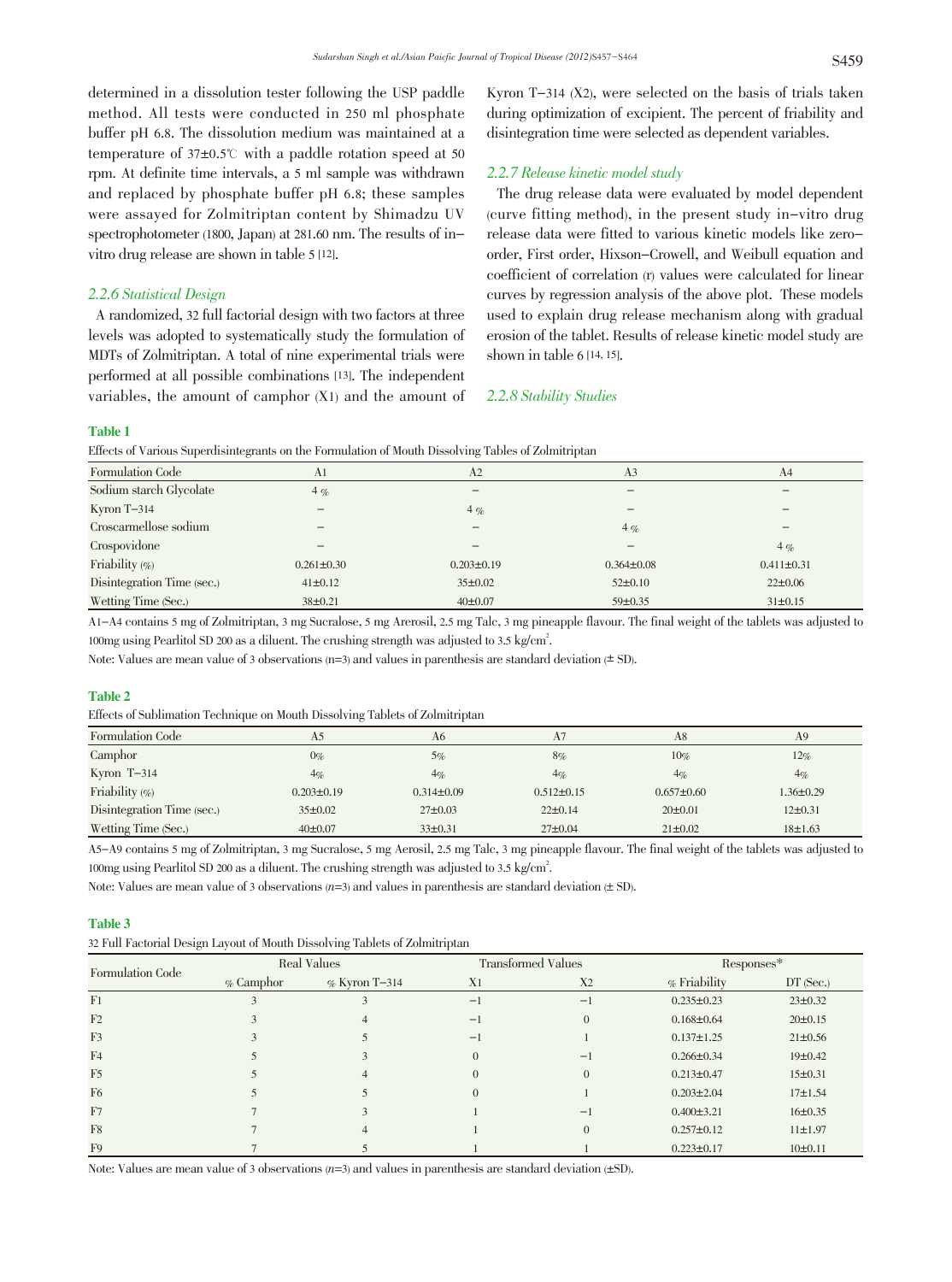Stability Studies were carried out at  $40^{\circ}$ C $\pm$ 2 $\circ$ /75 % $\pm$ 5 % RH for 30 days. The tablets of optimized formulation F9 were packed in amber-colored bottles tightly plugged with cotton and capped. The tablets were checked for  $\mathcal{C}_b$  friability, disintegration time, hardness, % drug content and % drug release after 30 days. The results for the stability studies are shown in table 7 and 8 [16].

# 3. Results

# 3.1 Drug: Excipients Compatibility Study

Results of IR spectrum of the pure drug Zolmitriptan and powder mixture of pure drug and polymers are represented in figure 1. The Zolmitriptan has indicating presence of absorption peak due to presence of N-H of the lactam, as well as secondary amine absorption, suggesting that these functionalities are also present in the powder mixture. The aromatic and aliphatic C-H absorption are noticed from 2850 Cm-1 to 3100 Cm-1. The characteristics C=O-O of the drug exhibited a absorption peak at 1750 Cm-1, which is in cyclic form. These are the characteristics of the Zolmitriptan. Hence, it is concluded that, drug present in Free State in powder mixture not in the form of reaction product.

DSC curves obtained for pure Zolmitriptan and physical mixture of pure drug and polymers are shown in Figure 2. Pure powdered Zolmitriptan showed melting endotherm at 138.48 曟, while physical mixture of drug and excipients showed the melting peak of the drug at  $137.42^{\circ}$  which indicates that all ingredients are compatible with each other.

# 3.2 Optimizations of formulation batches

The optimization of excipient done by direct compression technique in order to study the effect of the same concentration of superdisintegrants (Sodium Starch Glycolate, Kyron T-314, Croscarmellose Sodium, and Crosspovidone) on the disintegration time, wetting time, and percent of friability. The

## Table 4

Evaluation of Post-Compression Parameters of Batch F1 to F9 of Mouth Dissolving Tablets of Zolmitriptan

| Formulation code | Hardness $(kg/cm^2)$ | Thickness(mm)   | Weight Variation(mg) | $\%$ Assay        | Wetting time(sec.) |
|------------------|----------------------|-----------------|----------------------|-------------------|--------------------|
| F <sub>1</sub>   | $3.64 \pm 0.12$      | $2.25 \pm 0.13$ | $100.05 \pm 1.21$    | $99.53 \pm 0.26$  | $32 \pm 1.66$      |
| F <sub>2</sub>   | $3.58 \pm 0.24$      | $2.22 \pm 0.02$ | $100.13 \pm 0.87$    | $98.56 \pm 0.51$  | $31\pm2.31$        |
| F <sub>3</sub>   | $3.18 \pm 0.15$      | $2.25 \pm 0.35$ | $100.24 \pm 1.56$    | $100.03 \pm 0.24$ | $29 \pm 0.05$      |
| F <sub>4</sub>   | $3.26 \pm 0.57$      | $2.27 \pm 0.54$ | $100.87 \pm 0.23$    | $99.21 \pm 0.60$  | $26 \pm 0.14$      |
| F <sub>5</sub>   | $3.24 \pm 0.20$      | $2.23 \pm 0.08$ | $99.62 \pm 0.13$     | $98.85 \pm 0.41$  | $24 \pm 1.11$      |
| F <sub>6</sub>   | $3.16 \pm 0.58$      | $2.25 \pm 1.54$ | $102.22 \pm 1.18$    | $99.54 \pm 0.38$  | $21 \pm 0.23$      |
| F7               | $3.09 \pm 0.19$      | $2.29 \pm 1.14$ | $98.37 \pm 0.08$     | $98.78 \pm 0.43$  | $24 \pm 0.64$      |
| F8               | $3.08 \pm 0.34$      | $2.26 \pm 0.60$ | $100.61 \pm 0.13$    | $99.61 \pm 0.56$  | $23 \pm 0.02$      |
| F <sub>9</sub>   | $3.04 \pm 0.21$      | $2.25 \pm 0.09$ | $100.12 \pm 0.40$    | 99.88±0.24        | 19±0.08            |

Note: Values are mean value of <sup>3</sup> observations (n=3) and values in parenthesis are standard deviation (± SD).

#### Table 5

Results of in-vitro dissolution batch F1 to F9 of Zolmitriptan Mouth Dissolving Tablet

| Time in sec. |                  | F <sub>2</sub>   | F3               | F <sub>4</sub>    | F5               | F <sub>6</sub>   | F7                | F8               | F9                |
|--------------|------------------|------------------|------------------|-------------------|------------------|------------------|-------------------|------------------|-------------------|
| 30           | $5.82 \pm 2.20$  | $13.06 \pm 1.03$ | $14.60 \pm 1.00$ | $30.31 \pm 0.69$  | $16.32 \pm 2.42$ | $28.30 \pm 2.04$ | $31.89 \pm 7.76$  | $15.36 \pm 1.36$ | $27.06 \pm 1.40$  |
| 60           | $31.17 \pm 1.40$ | $35.00\pm4.16$   | $41.91 \pm 3.41$ | $55.96 \pm 9.05$  | $42.91 \pm 1.82$ | $53.82 \pm 1.22$ | $64.50 \pm 19.78$ | $33.99 \pm 2.54$ | $51.89 \pm 6.07$  |
| 120          | $53.29 \pm 1.00$ | $61.70\pm 6.85$  | $66.72 \pm 11.0$ | $82.48 + 9.29$    | $66.53 \pm 0.20$ | $84.17 \pm 0.61$ | $81.28 \pm 19.79$ | $55.29 \pm 1.56$ | $81.24 \pm 4.42$  |
| 180          | $82.40 \pm 1.61$ | $86.31 \pm 4.15$ | $84.53 \pm 2.03$ | $100.59 \pm 0.48$ | $82.65 \pm 2.63$ | $98.85 \pm 0.41$ | $94.69\pm 6.75$   | $81.42 \pm 0.77$ | $97.16 \pm 1.15$  |
| 240          | $99.39 \pm 0.20$ | $99.60 \pm 0.42$ | $85.13 \pm 2.01$ | $100.78 \pm 0.23$ | $99.05 \pm 0.21$ | $99.88 \pm 0.20$ | $100.66 \pm 0.43$ | $94.38 \pm 0.78$ | $100.32 \pm 0.47$ |

Note: Values are mean value of 3 observations  $(n=3)$  and values in parenthesis are standard deviation  $(\pm 5D)$ .

#### Table 6

Release kinetic model study

| Formulation code | Zero order |       |       | First order  |       | Weibull |       |
|------------------|------------|-------|-------|--------------|-------|---------|-------|
|                  | $R^2$      | Slope | $R^2$ | <b>Slope</b> | $R^2$ | Td      | $R^2$ |
| F <sub>1</sub>   | 0.977      | 0.437 | 0.824 | $-0.009$     | 0.967 | 142.55  | 0.946 |
| F <sub>2</sub>   | 0.971      | 0.409 | 0.837 | $-0.010$     | 0.969 | 122.91  | 0.962 |
| F <sub>3</sub>   | 0.871      | 0.328 | 0.944 | $-0.003$     | 0.967 | 90.47   | 0.929 |
| F <sub>4</sub>   | 0.967      | 0.56  | 0.999 | $-0.006$     | 0.999 | 67.76   | 0.996 |
| F <sub>5</sub>   | 0.952      | 0.371 | 0.85  | $-0.008$     | 0.964 | 113.99  | 0.957 |
| F <sub>6</sub>   | 0.864      | 0.337 | 0.965 | $-0.013$     | 0.988 | 70.45   | 0.896 |
| F7               | 0.878      | 0.381 | 0.981 | $-0.007$     | 0.980 | 58.79   | 0.977 |
| F8               | 0.981      | 0.376 | 0.952 | $-0.005$     | 0.986 | 137.16  | 0.987 |
| F <sub>9</sub>   | 0.955      | 0.457 | 0.963 | $-0.009$     | 0.991 | 93.35   | 0.997 |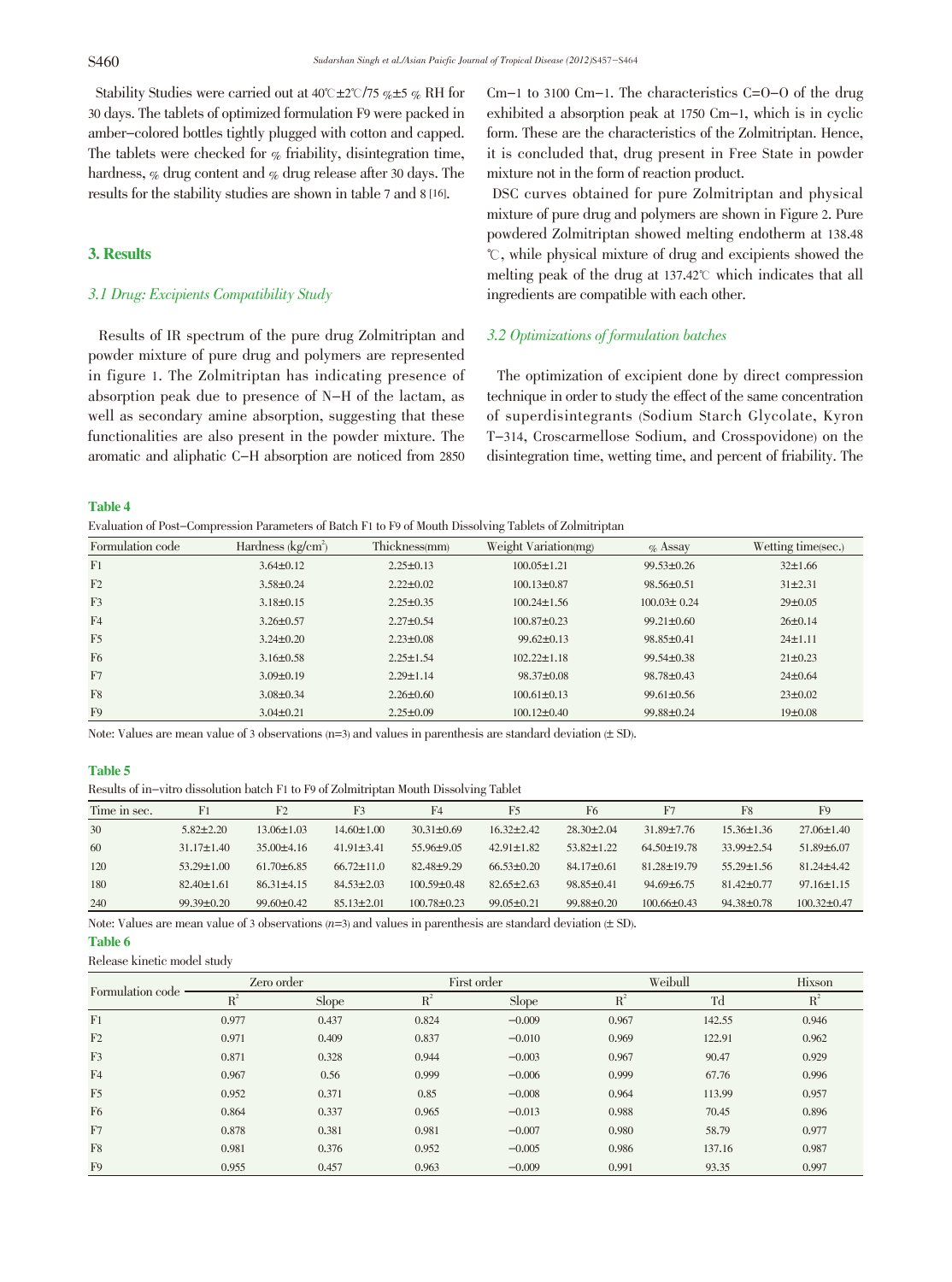disintegration time of the MDTs of Zolmitriptan showed wide variation, thus indicating that the type of superdisintegrant had an effect on disintegration time. The percent of friability values ranged between  $0.2\%$  and  $0.5\%$ .



Figure 1: FT-IR Spectra of Zolmitriptan Pure drug (a) and Physical Mixture of Pure Drug and Polymers (b)



Figure 2: DSC curve of pure drug Zolmitriptan and Physical mixture of pure drug and Polymers

Subsequent batches were prepared to study the effect of different concentrations of camphor on sublimation time and disintegration time. Sublimation time (5-8 hr.) was dependent on the amount of camphor present initially  $(0\%, 5\%, 8\%, 10\%$ , and 12%). Formulation code A6 containing  $5\%$  camphor showed the shortest disintegration time with better friability. The results shown in Table 2 indicate that the disintegration time was significantly affected by the camphor concentration, by increasing the camphor concentration there is significantly decrease in disintegration time. The porous structure induced in the tablet matrix due to the sublimation of camphor was responsible for faster water uptake, thus facilitating

the swelling action of KyronT-314 and allowing faster disintegration which has also been reported in the literature [17, 18]. Also as the concentration of camphor increases, the wetting time decreases, from 40 sec for batch A5 to 18 sec for batch A9. 3.3 Statistical Experimental Design: A three-level, twofactor full factorial statistical experimental design was used to optimize and evaluate the main effects, the interaction effects, and the quadratic effects of the independent variables on the response variables. The amount of subliming agent (camphor, X1) and the amount of superdisintegrant (Kyron T-314, X2) were chosen as independent variables, and percent of friability and disintegration time were chosen as the dependent variables. A statistical model incorporating interactive and polynomial terms was used to evaluate the responses,

# $Y = b0 + b1X1 + b2X2 + b12X1X2 + b12X12 + b22X22$  ……. (1)

Where, Y is the measured response associated with each run, b0 is the arithmetic mean response of the total 9 runs, and bi is the regression coefficient for factor Xi computed from the observed response Y. The main effects (X1 and X2) represent the average result of changing one factor at a time from its low to high value. The interaction term X1X2 shows how the response changes when two factors are simultaneously changed. The polynomial terms X12 and X22 represent the nonlinearity in the model. Two conclusions could be drawn from the equation: a coefficient with a negative sign increases the response when the factor level is decreased from a higher level to a lower level, and the factor with a higher absolute value of the coefficient and a lower significance value "P" has a major effect on the response variables. The dependent variables, percent of friability and disintegration time, showed a wide variation  $(0.13\%$  to  $0.40\%$  and 23 seconds to 10 seconds, respectively). The data clearly indicates that the response variables are strongly dependent on the selected independent variables. The high values of the correlation coefficient for disintegration time and the percent of friability indicate a close fit. The fitted equations (full and reduced) relating the responses to the transformed factor are shown in Table 9 and 11. Analysis of variance (ANOVA) was carried out to identify the insignificant factors, which were then removed from the full model to generate the reduced model. The results are shown in Table 10 and 12.

# Table 7

| Stability study |  |  |  |
|-----------------|--|--|--|
|                 |  |  |  |

| Initial          | After 30 days     |
|------------------|-------------------|
| $0.223 \pm 0.17$ | $0.221 \pm 0.23$  |
| $3.04 \pm 0.21$  | $3.04 \pm 0.25$   |
| $10\pm 0.11$     | $11\pm0.25$       |
| 99.88±0.24       | $100.12 \pm 0.41$ |
|                  |                   |

Note: Values are mean value of 3 observations  $(n=3)$  and values in parenthesis are standard deviation (± SD).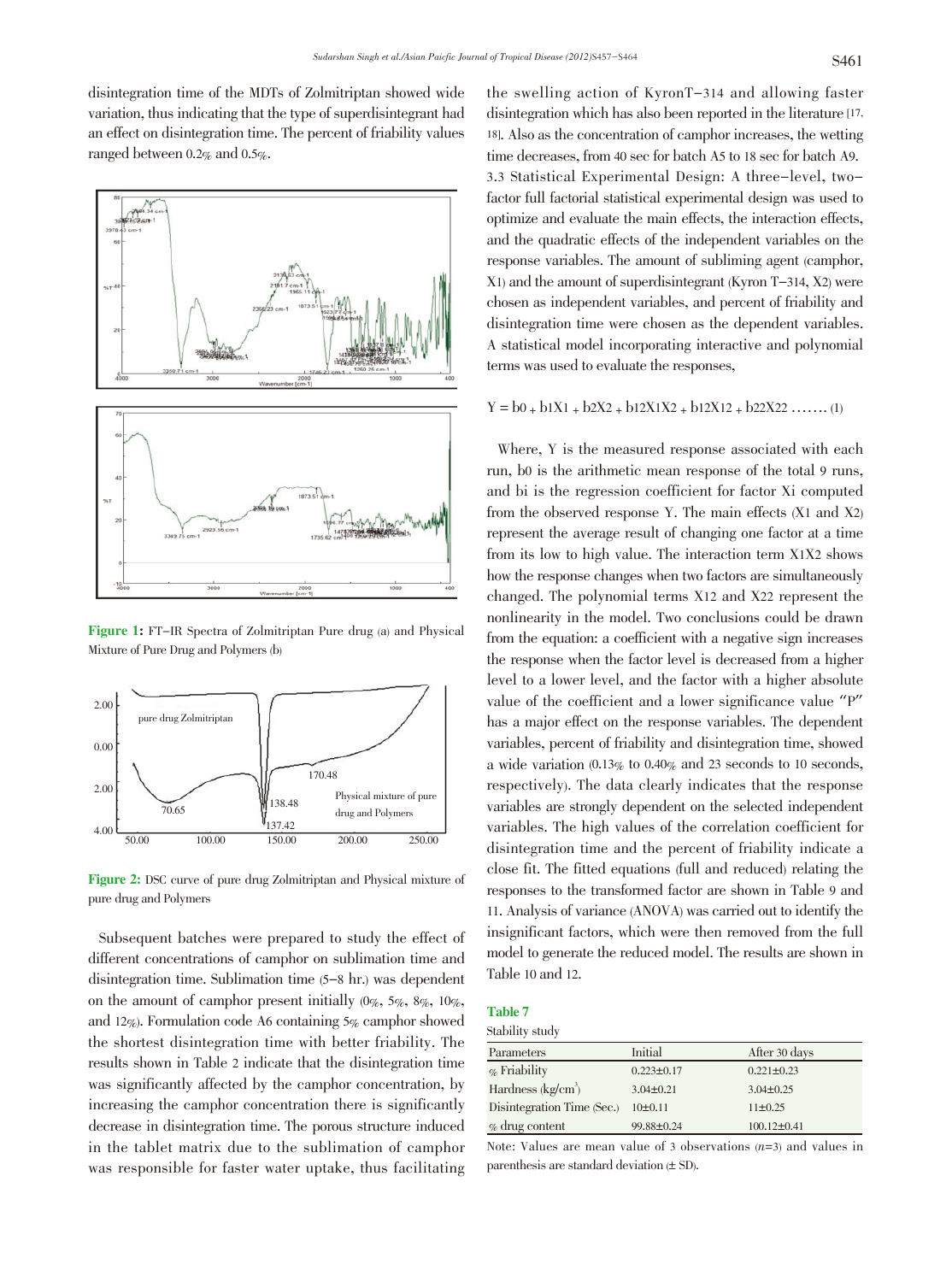# Table 8

Comparative dissolution profile of optimized formulation after 30 days

| Time (Sec.) | $\%$ CDR          |
|-------------|-------------------|
| 30          | $30.06 \pm 2.54$  |
| 60          | $49.28 \pm 0.27$  |
| 120         | 84.98±1.94        |
| 180         | $95.14 \pm 0.87$  |
| 240         | $100.17 \pm 0.02$ |

Note: Values are mean value of 3 observations (n=3) and values in parenthesis are standard deviation (± SD).

#### Table 9

| Summary of Results of Regression Analysis for Percentage Friability |
|---------------------------------------------------------------------|
|---------------------------------------------------------------------|

| Response $(\%$ Friability) b0 b1 b2 b11 |  |                                                            | b22 | h12 |        |
|-----------------------------------------|--|------------------------------------------------------------|-----|-----|--------|
| <b>FM</b>                               |  | $0.206$ $0.056$ $-0.056$ $-0.019$ $0.009$ $0.031$ $0.9461$ |     |     |        |
| RM                                      |  | $0.234$ $0.056$ $-0.056$ $ -$                              |     |     | 0.8628 |

#### Table 10

Calculation for testing the models in proportions for Percentage Friability

|            | DF             | SS       | MS       | F      |                                      |
|------------|----------------|----------|----------|--------|--------------------------------------|
| Regression |                |          |          |        | $\text{Feal} = 1.54$                 |
| <b>FM</b>  | 5              | 0.042005 | 0.008401 | 10.541 | $ \mathbf{F} \mathbf{table} = 19.33$ |
| Rm         | $\overline{c}$ | 0.038307 | 0.019154 | 18.874 | $DF = (2,6)$                         |
| Residual   |                |          |          |        |                                      |
| <b>FM</b>  | 3              | 0.002391 | 0.000797 |        |                                      |
| <b>RM</b>  | 6              | 0.006089 | 0.001015 |        |                                      |

#### Table 11

Summary of Results of Regression Analysis for Disintegration Time

| Response(DT) b0 |       | b1              | b2 | b11                                  | b22 | h12  |       |
|-----------------|-------|-----------------|----|--------------------------------------|-----|------|-------|
| <b>FM</b>       | 16.1  |                 |    | $-4.66$ $-1.72$ $-0.91$ $-0.55$ 2.27 |     |      | 0.986 |
| <b>RM</b>       | 15.77 | $-4.66$ $-1.72$ |    |                                      |     | 2.27 | 0.962 |

# Table 12

Calculation for testing the models in proportions for Disintegration Time

|            | DF | SS       | MS       | F        |                           |
|------------|----|----------|----------|----------|---------------------------|
| Regression |    |          |          |          |                           |
| <b>FM</b>  | 5  | 162,7175 | 32.54313 | 45.09678 | $\text{Feal} = 2.75$      |
| Rm         | 3  | 158.7398 | 52.91326 | 43.08348 | $ \mathsf{Ftable} = 9.01$ |
| Residual   |    |          |          |          | $DF = (3,5)$              |
| <b>FM</b>  | 3  | 2.164886 | 0.721629 |          |                           |
| <b>RM</b>  | 5  | 6.140783 | 1.228157 |          |                           |

# 3.4 Full and Reduced Model for Percent of Friability

The significance levels of coefficients b12, b22and b12 were found to be greater than  $P=0.05$ , thus they were omitted from the full model to generate the reduced model. The results of statistical analysis are shown in Table 9. The coefficients b1 and b2 were found to be significant at  $P > 0.05$ , thus they were retained in the reduced model. The reduced model was tested in portions to determine whether the coefficients b12, b22and b12 contribute significant information for the prediction of the percent of friability. The results of testing the model in portions are shown in Table 10. The critical value of F for  $\alpha = 0.05$  is equal to 19.33 (df = 2, 3). Since the calculated value ( $F = 1.54$ ) is

less than the critical value  $(F = 19.33)$ . The results are shown in the form of response surface plot (Figure 3).



Figure 3: Response Surface Plot of % Friability of Zolmitriptan Mouth Dissolving Tablet

Polynomial equation for % friability FM:  $0.206X + 0.056X1$  - $0.056X2 - 0.019X11 + 0.009X22 + 0.031X12$ 

Polynomial equation for  $\%$  friability RM: 0.234X + 0.056X1 -0.056X2

The coefficient of X1, b1 bears a positive sign, thus an increase in the concentration of camphor leads to an increase in the percent of friability. When higher percentages of camphor are used, more-porous tablets are formed, which are mechanically weak. The coefficient of X2, b2 bears a negative sign, thus an increase in the concentration of Kyron T-314 decreases friability; Kyron T-314 is known to produce mechanically strong tablets.

## 3.5 Full and Reduced Model for Disintegration Time

The significance level of coefficients b12 and b22 were found to be greater than  $P = 0.05$ , thus they were omitted from the full model to generate the reduced model. The results of statistical analysis are shown in Table 11. The coefficients b1, b2 and b12 were found to be significant at  $P = 0.05$ , thus they were retained in the reduced model. The reduced model was tested in portions to determine whether the omitted coefficients contributed significant information for the prediction of disintegration time. The results for testing the model in portions are shown in Table 12. The critical value of F for  $\alpha$  = 0.05 is equal to 9.01(df = 3, 5). As the calculated value ( $F = 2.75$ ) is less than the critical value  $(F = 9.01)$ . The results are shown in the form of a response surface plot (Figure 4).

Polynomial equation for DT FM:  $16.1X - 4.66X1 - 1.72X2 - 1$  $0.91X11 - 0.055X22 + 2.27X12$ 

Polynomial equation for DT RM:  $15.77X - 4.66X1 - 1.72X2 +$ 2.27X12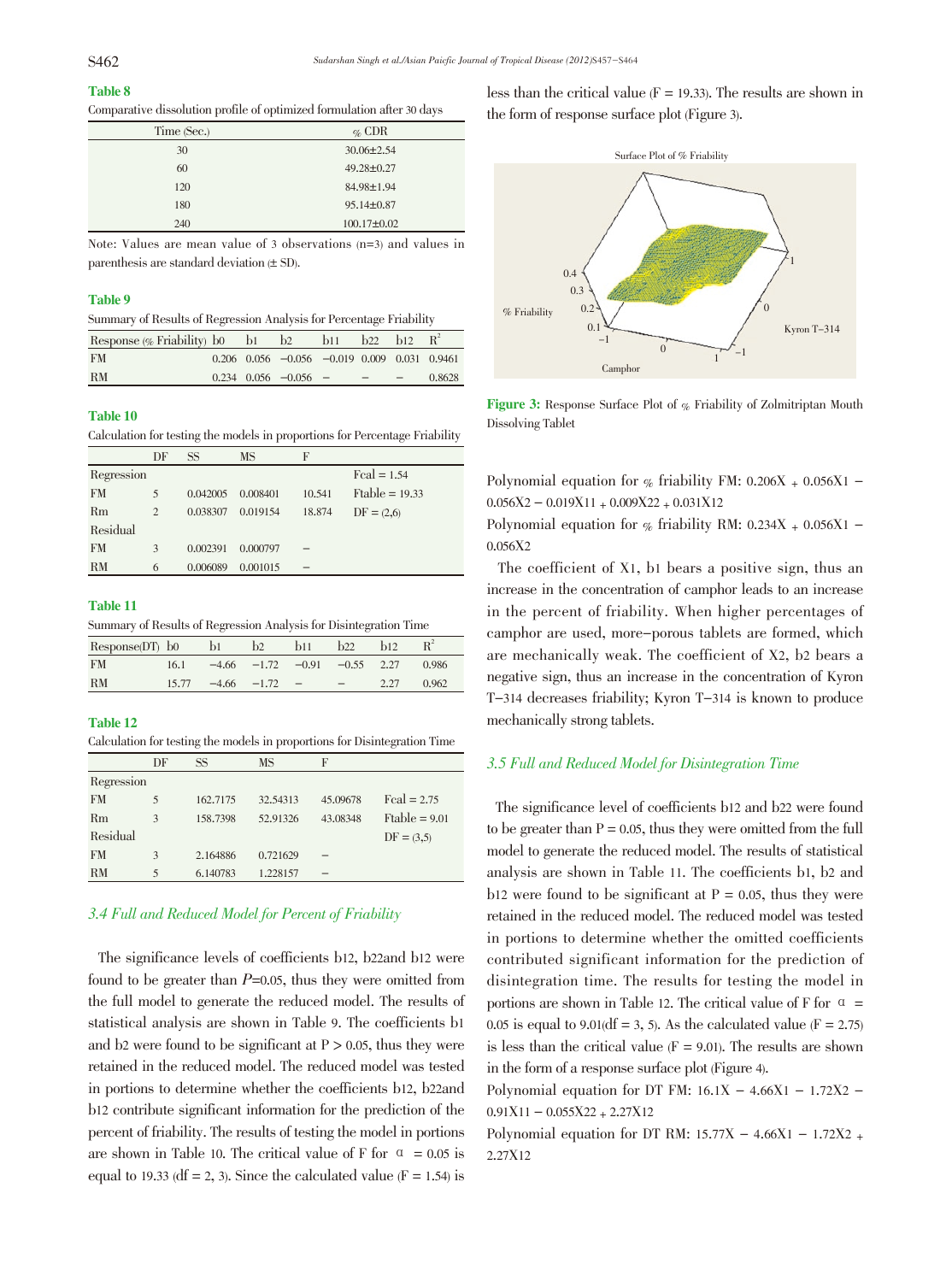

Figure 4: Response Surface Plot of Disintegration Time of Zolmitriptan Mouth Dissolving Tablet

## 3.6 Release kinetics model study

Results of the release kinetic models showed that all the formulations follow the zero order kinetic release. Further it was also observed that all the batches follows constant release rate as per Weibull model and furthermore it was also confirmed by Hixson-Crowell model.

## 3.7 Stability studies

Stability study of the optimized formulation was carried out for one month and no significant change was observed for hardness, friability, disintegration time, wetting time, percentage assay and also in drug release profile. It shows that the optimized batch composition is stable and reproducible at plant scale in scalable.

## 4. Discussion:

### 4.1 Optimizations of formulation batches

Result of disintegration time indicate that the addition of a superdisintegrant is no capable to produce the most desirable feature of an MDT, so vacuum-drying technique was then adopted to create a porous structure in the tablets using camphor as subliming agent for further optimization. It is worthwhile to note, however, that the addition of camphor also resulted in increased friability, probably due to the generation of the porous structure in the tablet matrix. So on the basis of results obtained in the optimization studies, a factorial design was employed in the present investigation to investigate the factors systematically.

# 4.2 Effect of formulation variables on percent of friability

It may be concluded that the omitted terms do not contribute significantly to the prediction of percent of friability. Results of regression analysis show coefficient of X1, b1 bears a positive sign, thus an increase in the concentration of camphor leads to an increase in the percent of friability. When higher percentages of camphor are used, more-porous tablets are formed, which are mechanically weak. The coefficient of X2, b2 bears a negative sign, thus an increase in the concentration Kyron T-314 of decreases friability; Kyron T-314 is known to produce mechanically strong tablets.

# 4.3 Effect of formulation variables on Disintegration time

It may be concluded that the omitted terms do not contribute significantly to the prediction of disintegration time. Results of regression analysis show coefficients of X1 and X2, that is, b1 and b2, respectively, bear a negative sign, thus on increasing the concentration of either camphor or Kyron T-314, a decrease in disintegration time is observed. When a higher percentage of camphor is used, porosity in the tablet matrix is greater and thus assists in water uptake and subsequent disintegration. It is obvious that in the presence of higher percentages of Kyron T-314, disintegration time is shorter. Thus, at higher levels of superdisintegrants, shorter disintegration times were obtained.

## 4.4 Selection of optimized batch

The optimized batch was selected on the basis of percent friability  $\leq 0.5\%$  and disintegration time  $\leq 40$  seconds. Invitro dissolution release profile (figure 5) shows that F4, F6 and F9 releases the drug more than 80% within 120 second, further on the basis of disintegration time F9 was selected as optimized formulation. The images of wetting time and disintegration time for optimized batch F9 are shown in figure 6 and figure 7.



Figure 5: Comparative dissolution profile of batch F1 to F9



Figure 6: Wetting Time of Optimized Formulation F9